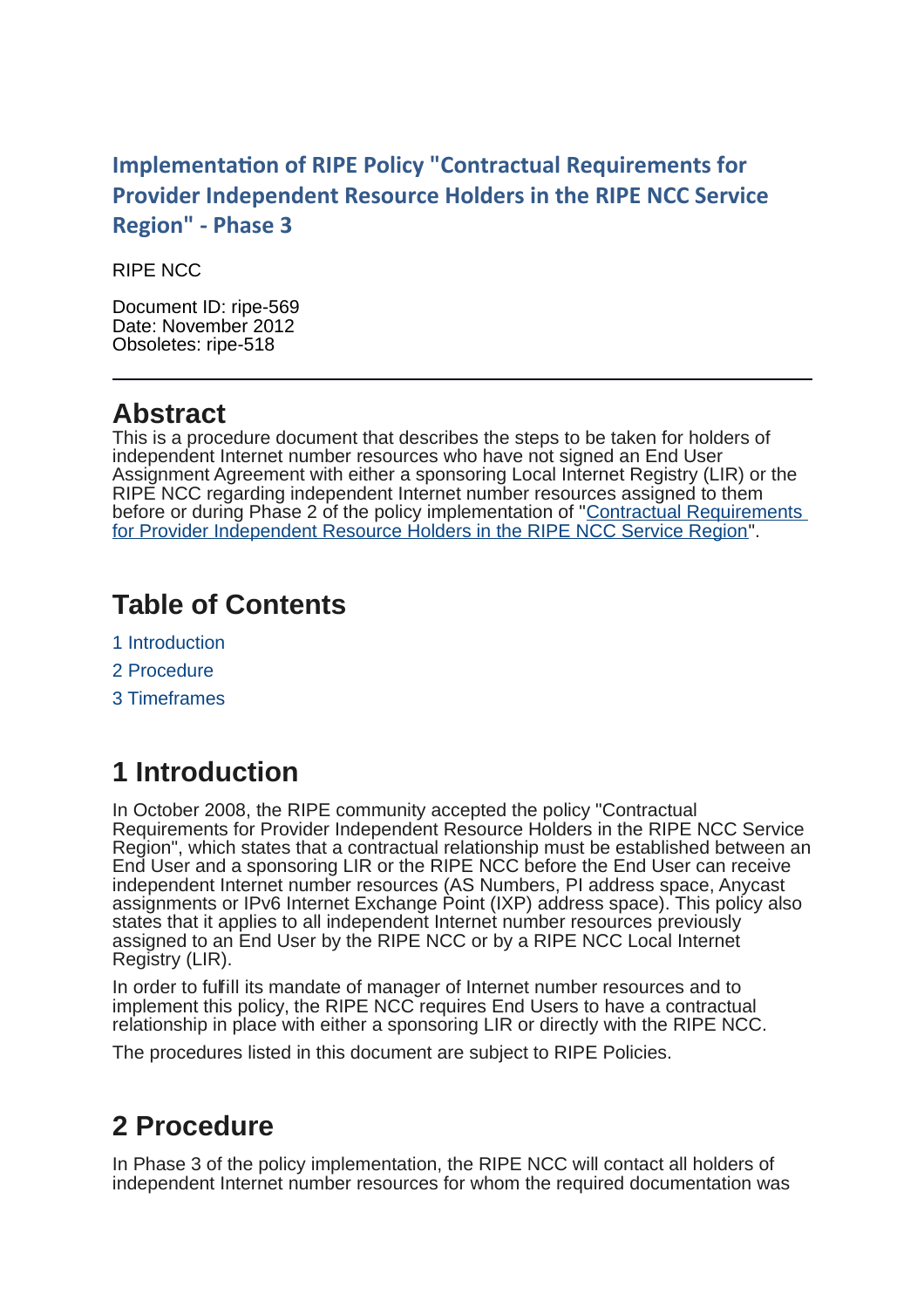not submitted by a sponsoring LIR or who have not signed a RIPE NCC End User Assignment Agreement during Phase 2 of the policy implementation. This means holders of resources that are marked as one of the following at the end of Phase 2 of the policy implementation will be contacted:

- Not My End User
- My End User (but the LIR has not submitted the required documentation by the end of Phase 2)

Also, holders of independent Internet number resources for which no selection was made during Phase 2 of the policy implementation will be contacted in Phase 3.

This means that holders of independent Internet number resources that are listed under an LIR that is closed will be contacted as well. This is necessary because the management of the independent Internet number resources listed under these LIRs was transferred to the RIPE NCC after the closure of the LIRs.

The RIPE NCC will contact the resource holders based on their contact details registered in the RIPE Database. Different levels of contact details ("admin-c", "techc", "mnt-by", etc.) will be used to ensure reasonable attempts are made to reach the resource holder. The contact method is by email.

The RIPE NCC will contact resource holders in batches to ensure the provided feedback can be processed in a timely manner. The visibility of the resources in the global routing table and the results from the previous batches will be taken into account for planning and prioritising the next batch runs.

The RIPE NCC will provide the resource holders with a link to a web interface where they can give feedback and updates regarding the status of the independent Internet number resources assigned to them. In order to implement this policy, the RIPE NCC must know whether the resource holders still exist and can be reached using the contact information registered in the RIPE Database. This makes it necessary to monitor the activity on the webpages and keep logs of the activities in order to prioritise future batch runs if resource holders fail to provide the required feedback or do not react at all within the given time period(s). End Users will also be able to contact the RIPE NCC directly by email in case they need assistance during this process.

Resource holders will have to respond to the points listed below:

a) Still a contact person for the resource?

The contacted persons can inform the RIPE NCC if they are the responsible contact for the resource.

b) Email address for future contact?

The resource holder/contact person can provide a main contact email address and will also be asked to update the contact details in the RIPE Database accordingly.

c) Confirmation that the resource is used for the resource holder's network infrastructure.

Independent Internet number resources can only be used for the network infrastructure of the organisation the resources are assigned to.

d) Resource used by another organisation?

If the resources are in use by another organisation, the contact persons can provide more information about the organisation currently using the resource, including their contact details.

e) Resource holders who (now) operate an LIR can provide their LIR's RegID.

It is possible that an organisation later became an LIR after independent Internet number resources were assigned to them. In such cases, the resources can be